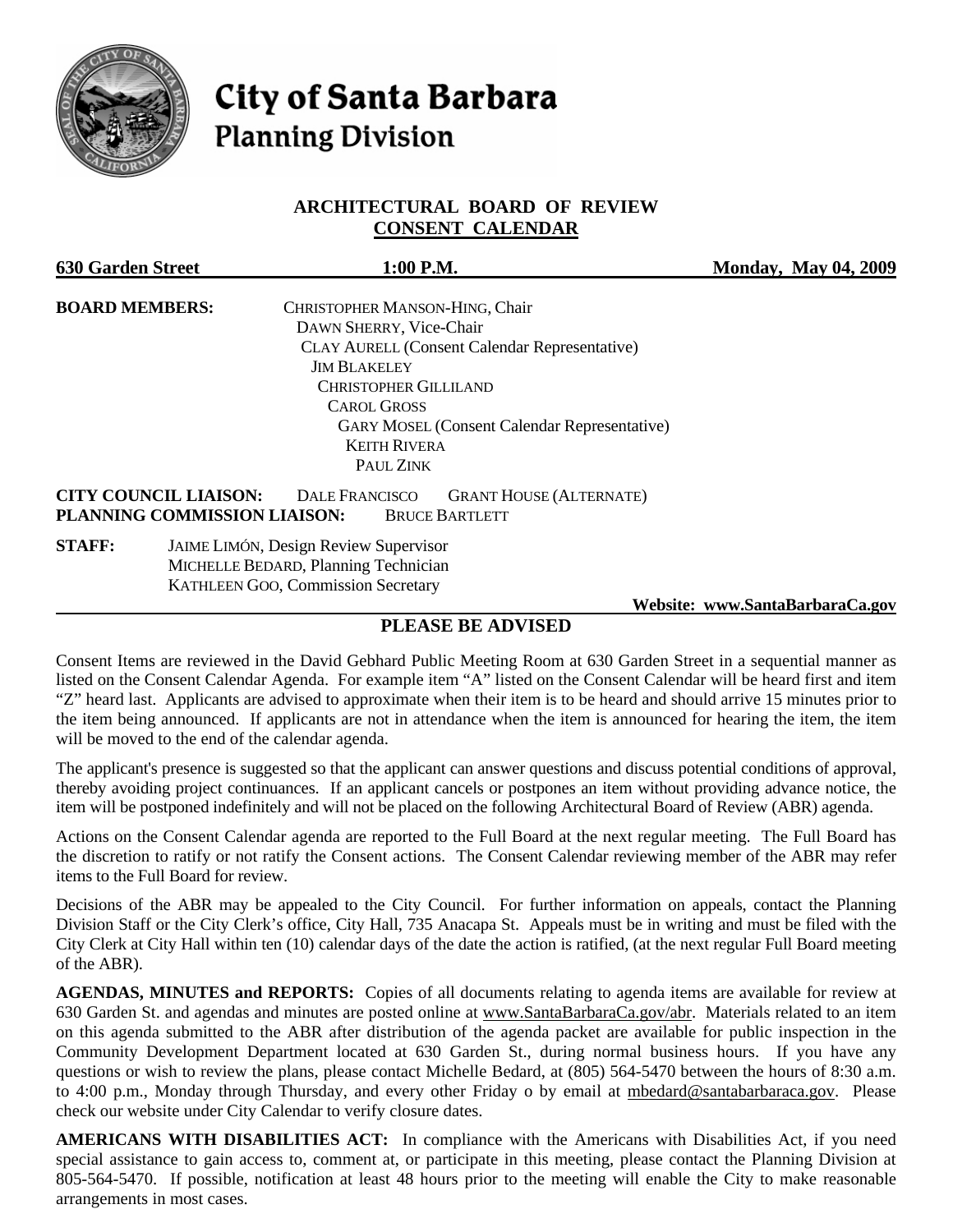**POSTING:** That on Thursday, April 30, 2009 at 4:00 p.m., this Agenda was duly posted on the indoor and outdoor bulletin boards at the Community Development Department, 630 Garden Street, and online at [www.SantaBarbaraCa.gov/abr](http://www.santabarbaraca.gov/abr).

**PUBLIC COMMENT:** Any member of the public may address the Architectural Board of Review Consent Representative for up to two minutes on any subject within their jurisdiction that is not scheduled for a public discussion before the Board on that day.

#### **CONTINUED ITEM**

#### **A. 1929 CLIFF DR C-P/R-2/SD-3 Zone**

| Assessor's Parcel Number:                               | 045-015-016            |
|---------------------------------------------------------|------------------------|
| <b>Application Number:</b>                              | MST2009-00181          |
| Owner:                                                  | Jemesa Properties, LLC |
| Applicant:                                              | John Price             |
| $\sim$ $\sim$ $\sim$ $\sim$ $\sim$ $\sim$<br>$\sqrt{ }$ | TT 1.1.1.1.1           |

(Proposal for an EVR Phase II upgrade to include the installation of a Veeder Root Carbon Pressure Management System at the Fuel Depot Service Station. The unit will be located on the rear elevation and connected to the existing vent risers. No other exterior alterations are proposed. The upgrade is required by Santa Barbara County Air Pollution Control District.)

## **(Action may be taken if sufficient information is provided.)**

#### **CONTINUED ITEM**

#### **B. 3898 STATE ST C-2/SD-2 Zone**

| Assessor's Parcel Number:  | 057-240-044   |
|----------------------------|---------------|
| <b>Application Number:</b> | MST2009-00172 |
| Owner:                     | Four Jays, Lp |
| Applicant:                 | John Price    |
|                            |               |

(Proposal for an EVR Phase II upgrade to include the installation of a Veeder Root Carbon Pressure Management System at the existing Unocal 76 Station. The proposal will be a pole-mounted system to be connected to the existing vent risers. No other exterior alterations are proposed. The upgrade is required by Santa Barbara County Air Pollution Control District.)

## **(Action may be taken if sufficient information is provided.)**

## **CONTINUED ITEM**

#### **C. 1298 COAST VILLAGE RD C-1/R-2/SD3 Zone**

Assessor's Parcel Number: 009-230-043 Application Number: MST2009-00186 Owner: Olive Oil & Gas L P Applicant: John Price

(Proposal for an EVR Phase II upgrade to include the installation of a Veeder Root Carbon Pressure Management System at the existing Unocal 76 Station. The proposal will be a pole-mounted system to be connected to the existing vent risers. No other exterior alterations are proposed. The upgrade is required by Santa Barbara County Air Pollution Control District.)

## **(Action may be taken if sufficient information is provided.)**